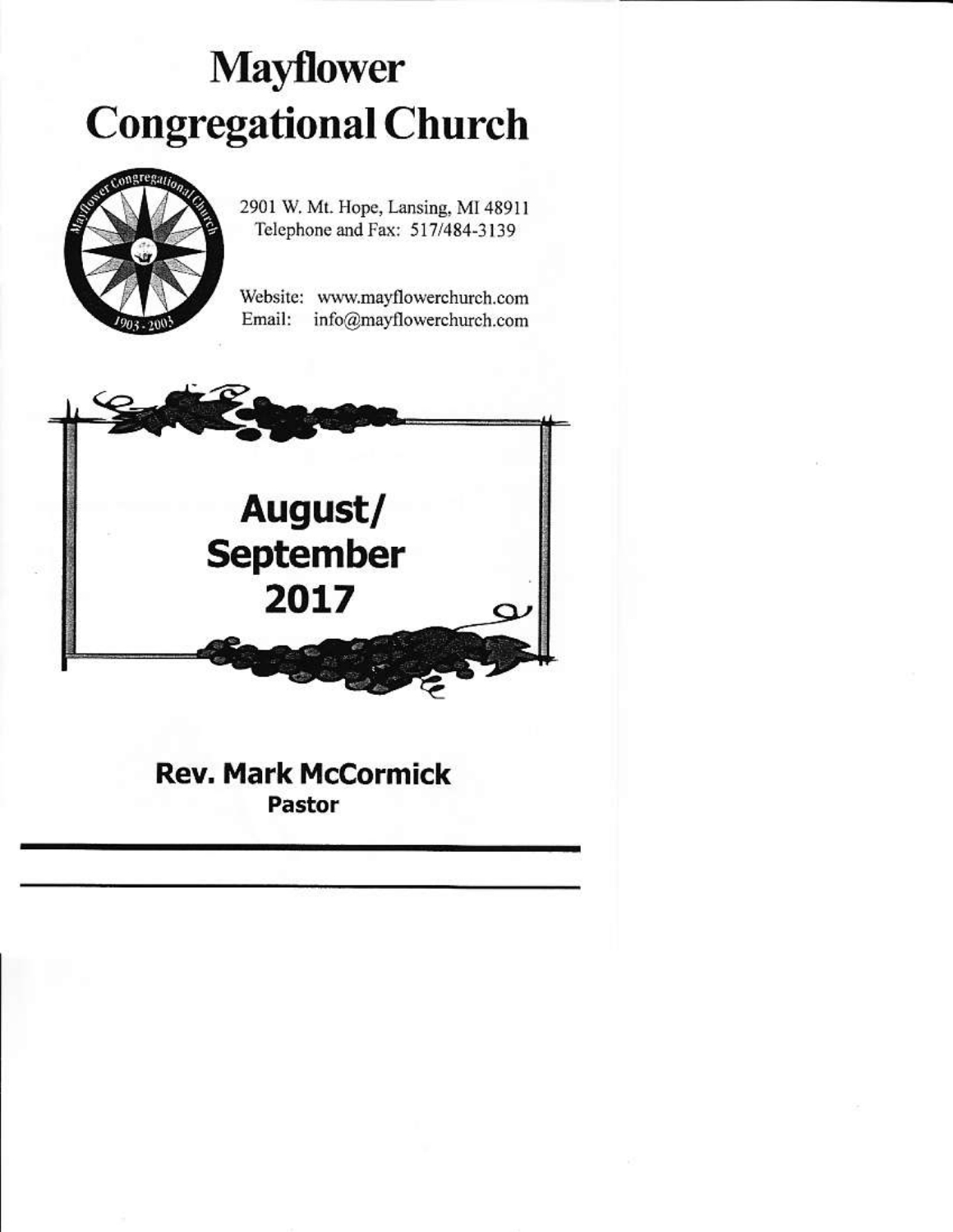

It's happening at Mayflower in September...

> Labor Day Church Office closed

Second Saturday Supper 5 p.m.

Rally Day and Picnic  $9/10$ 

Trustees Meeting 2:30 p.m.  $9/14$ 

Deadline for October Mayflower Notes  $9/15$ 

 $9/16$ Picnic at the Fullers

 $9/17$ Prudential Council - noon

**HEAD USHER** Lois Ries

 $9/4$ 

 $9/9$ 

OUTREACH FOCUS Backpacks

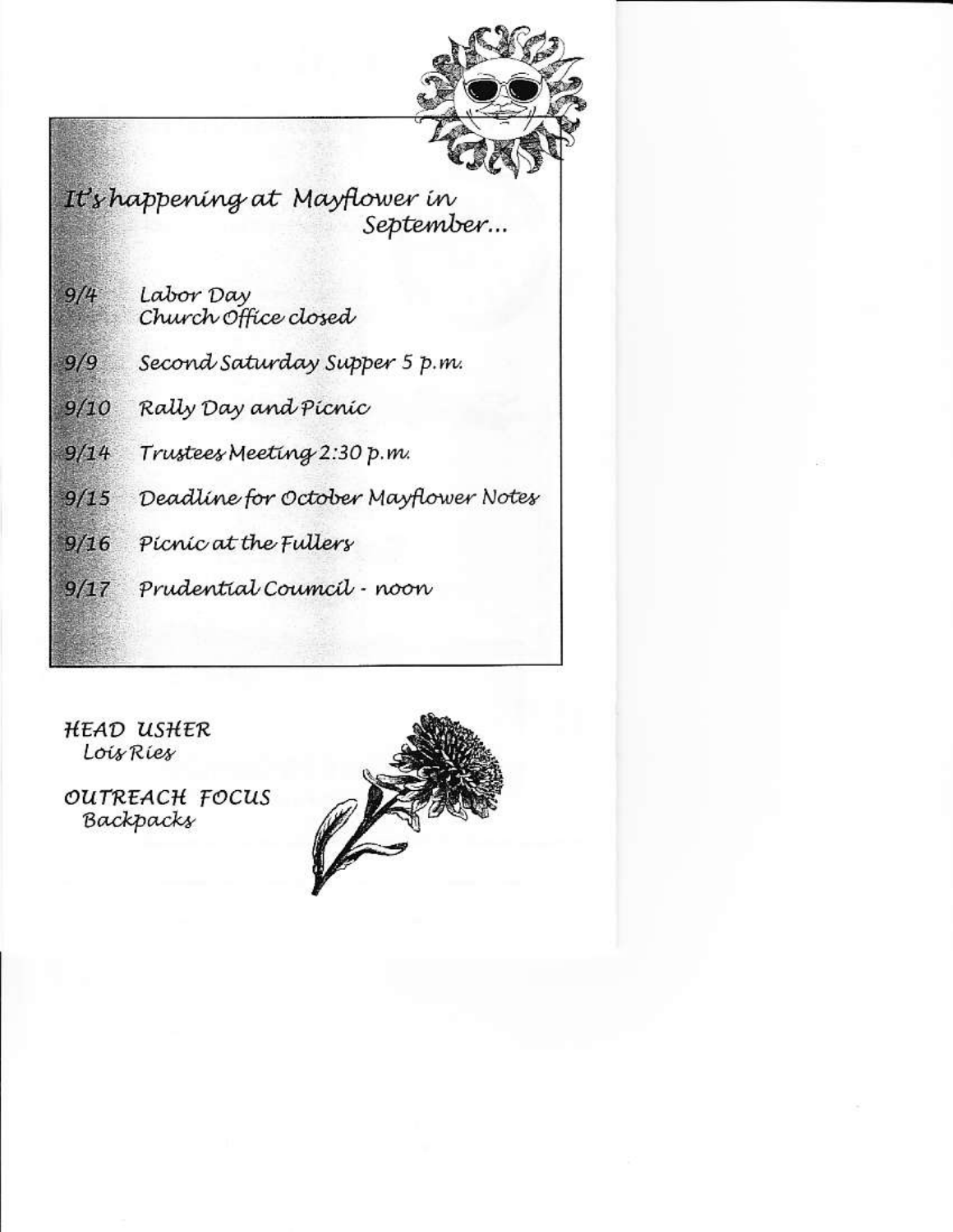### Greetings From Your New Pastor...

When DeeAnn and I drove home after our inaugural Sunday here at Mayflower (July 9), we were intensely aware of God's presence, God's joy. and God's leading. The entire congregation made us feel not only welcome, but embraced. Thank you!

I am in the process of getting acquainted and orienting myself into the life and ministry of this community of faith. My schedule in the office will generally be on Tuesday, Wednesday, and Thursday mornings during the summer months and/or until further notice. I will be making myself available for visitation during the afternoon and/or evenings on these days. My first priority will be those admitted to the hospital, homebound or shut-ins, and those folks who find increasing difficulty in getting to church.

Also, I have observed the alert ways this friendly congregation greets visitors. Until a more definite system is in place to identify visitors, please feel free to pass along any helpful information so that I can be aware of contact information. I will follow through, quickly, to make contact with any visitor to our church, whether an out-of-town visitor, relative, or person possibly looking for a church home or seeking God.

DeeAnn and I look forward to all that God has in store for all of us at Mayflower. We are excited to be a part of it!

Yours in the Lord's Work.

Pastor Mark

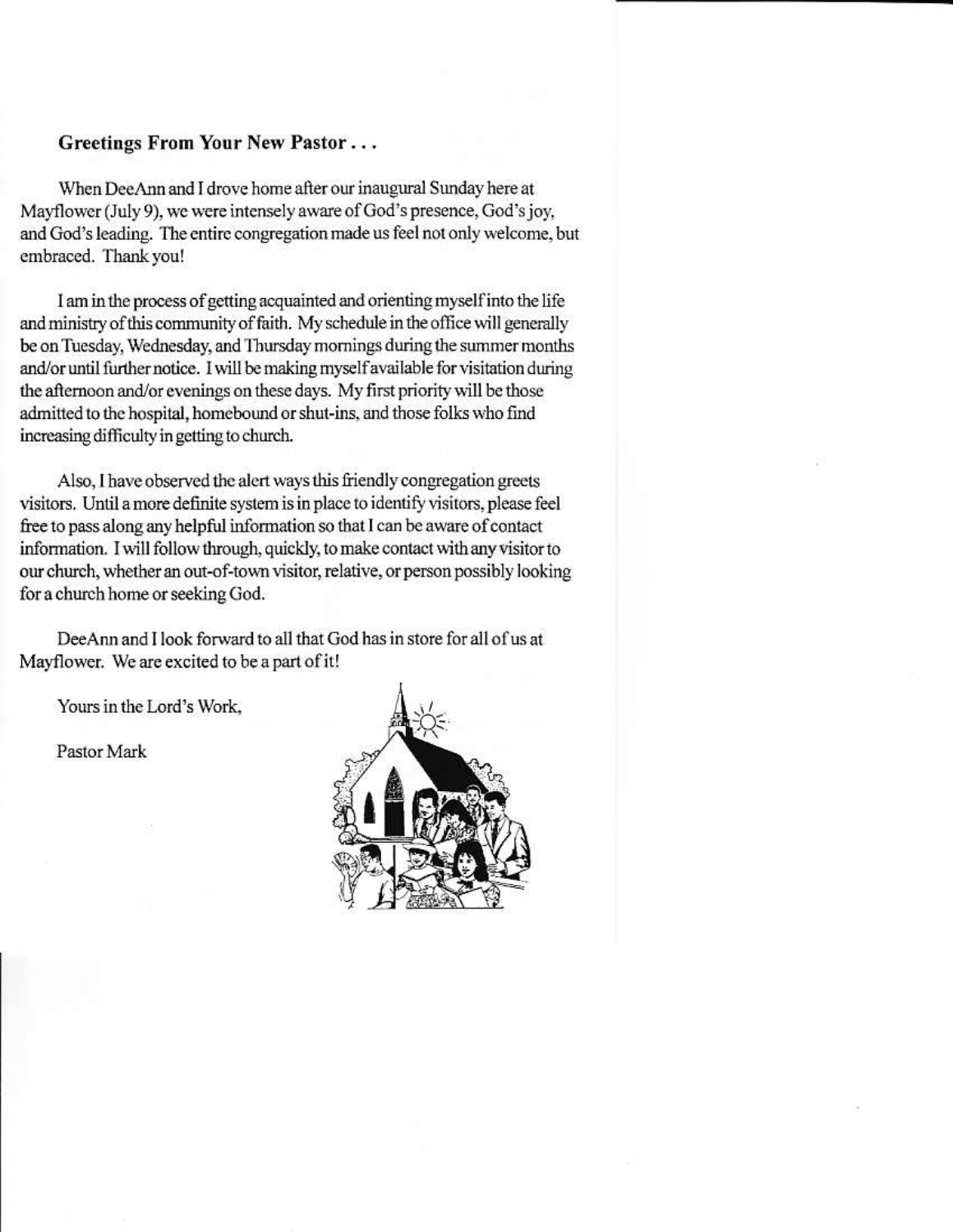#### **Thrift Sale**

We are having another thrift sale October 27 and 28 (Friday, 9 a.m. to 6 p.m., and Saturday, 9 a.m. to 3 p.m.). Please check around your house now to identify good, saleable things that you have but don't need. Please have items clean and in working order or they don't sell well. Sometimes we have to throw things away--which we hate to do! If it's truly trash, just toss it out yourself. Kitchen items, jewelry, linens, books, clothes, and children's items are good sellers, but you never know what will sell. Remember, too, to invite friends, family, co-workers, etc., to donate items. We'll be glad to have them! Finally, be sure to plan on coming to shop yourself. You may find some treasures! We truly are our own best customers!

Please hold your stuff and we will let you know when you may bring it in. We will need a lot of help (both men and women!) to set up, run the sale, and clean up after the sale, so please mark your calendars now for that week. Set up will be 10-Noon (or so) on Monday-Thursday (October 23-26). See Lorraine or Sue to volunteer to help.

Regular-size paper grocery bags are always needed for the bag sale time. Bring them in any time.



**Fall Pienic** 

The Fullers are hosting a fall picnic at their farm on Saturday, September 16, starting at 3:00 p.m. Bring a dish to pass and drinks if you want something other than water. Meat and table service will be provided.

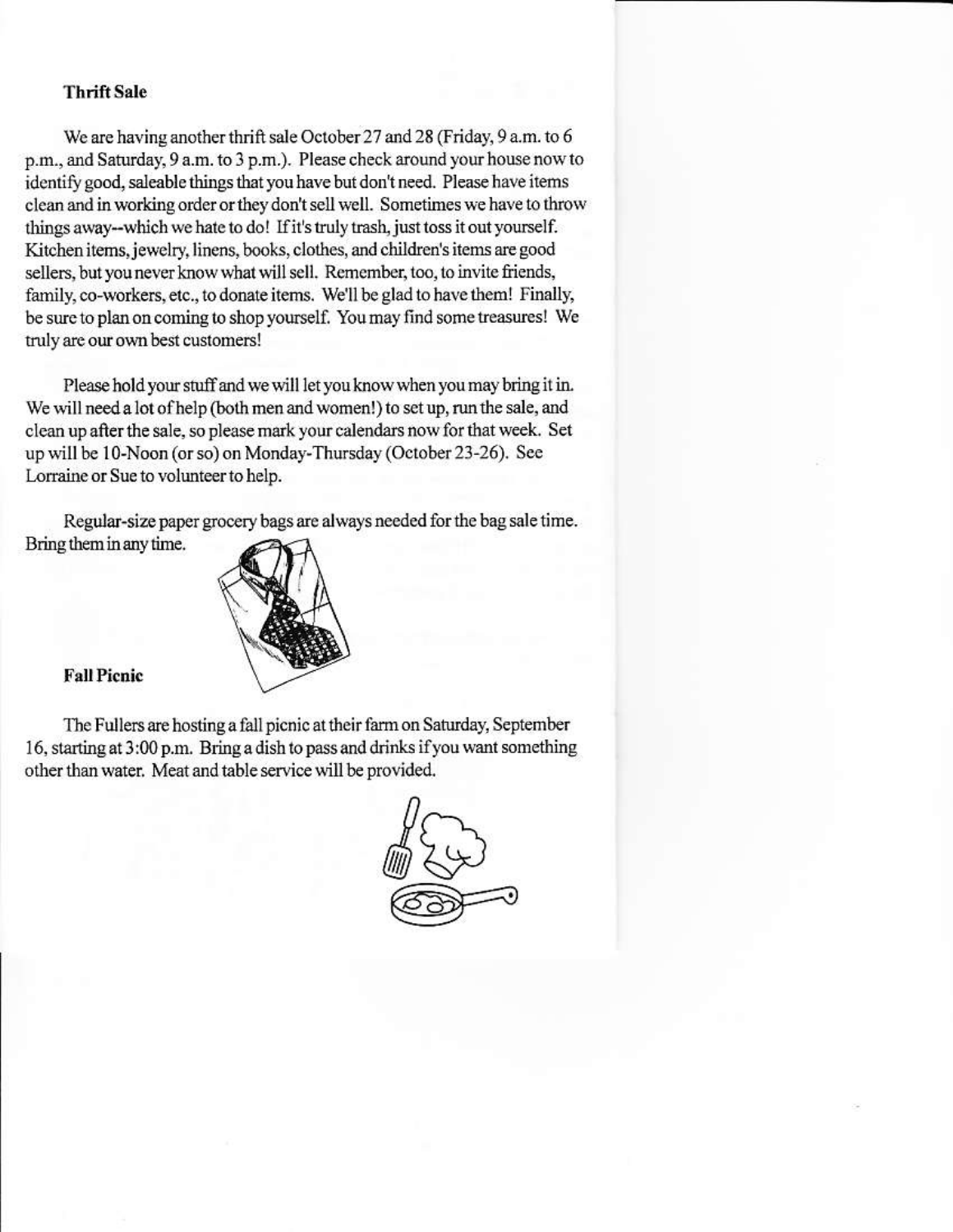

## **Mayflower Financial News**

The May Second Saturday Supper was a sell-out, and we had great proceeds of \$811. A wonderful end to an excellent year, thanks to all of you!

Thank you to all who contributed so generously to Dr. Rick's retirement gift of \$1200.

We were again able to transfer \$5000 from the checking account to the savings account at the end of the quarter. There were no Heat Fund contributions to transfer this quarter.

The following is a summary of our finances as of June 30:

| Income:                    | \$<br>5,346.53           |
|----------------------------|--------------------------|
| Expenses:                  | 7.068.94                 |
|                            | $$ -1,722.41$            |
| <b>YTD</b> for Six Months: |                          |
| Income:                    | \$50,724.73              |
| <b>Expenses:</b>           | 38,122.05                |
|                            | \$12,602.68              |
| Fund Balances:             |                          |
| Checking:                  | $\mathbb{S}$<br>2,246.33 |
| Savings:                   | 46,025.41                |
| Heat Fund Savings:         | 20,837.90                |
| Memorial Fund CD:          | 5,501.01                 |
| Savings CD:                | 22,329.99                |
|                            | \$96,940.64              |

A more detailed report is available in the brochure rack near the church office. If you have any questions, please ask!

-Linda Wheeler, Treasurer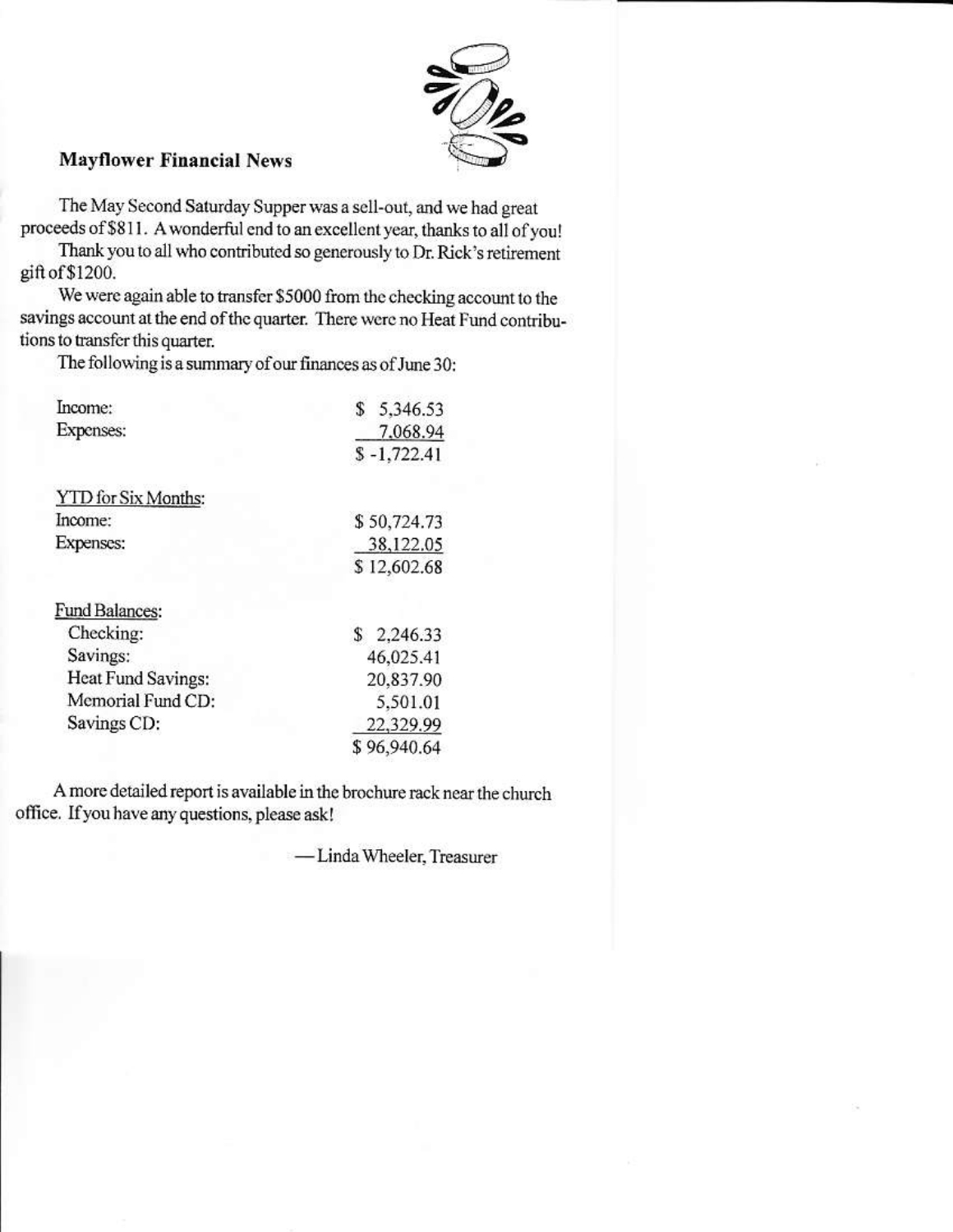| 54                                              | Prudential<br>Council<br>Noon                  | <b>Rally Day</b><br>and Picnic<br>ō                        | نب<br>Labor Day<br>Office Closed             | Vebaus          |
|-------------------------------------------------|------------------------------------------------|------------------------------------------------------------|----------------------------------------------|-----------------|
| $\widetilde{S}$                                 | ಹ                                              |                                                            |                                              |                 |
| $\Im$                                           | 5                                              | ಸ                                                          |                                              |                 |
| $\overline{\mathcal{U}}$                        | $\overline{0}$                                 |                                                            | Ģ,                                           |                 |
| $3:45$<br>Choir $5:30$<br>$\mathsf{H}$ andbells | 3:45<br>Choir 5:30<br>Handbells $\frac{21}{2}$ | Handbells 3:45<br>Choir 3:45<br>Trustees 2:30<br>ħ         | $\frac{3.45}{\text{Chot}}$ 5:30<br>Handbells |                 |
| S                                               | Z                                              | $\left  \right.$ Deadline for<br>Mayflower<br><b>Notes</b> | co                                           |                 |
| š                                               | Z                                              | Picnic at<br>Fuller's Farm<br>3 p.m.                       | Saturday<br>Supper 5<br>becond 0<br>p.m.     | <b>Aepinies</b> |

September 2017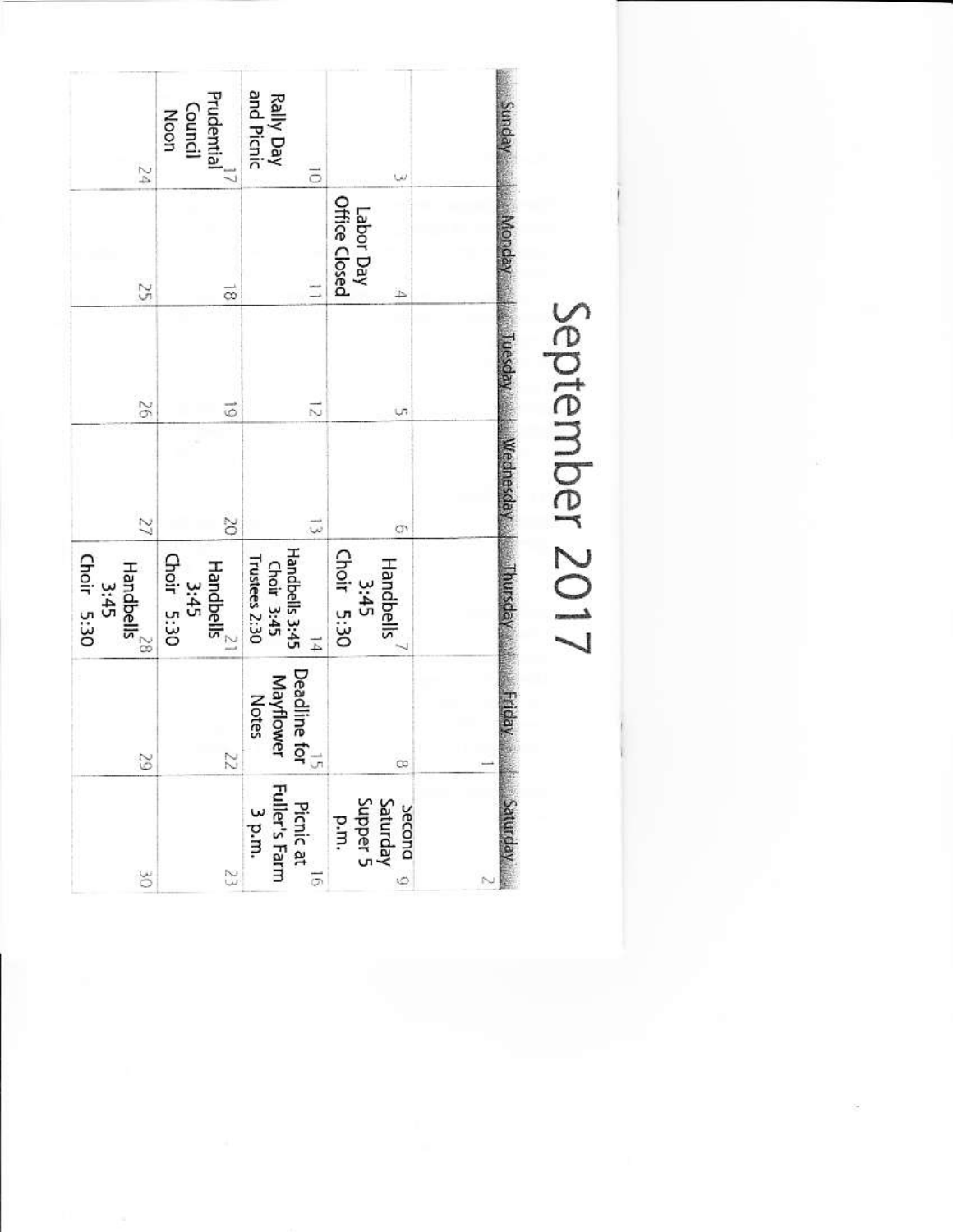## Music Notes From Barb Fuller

Jerry and I own two bird feeders - one in our front yard that we watch as we eat in the kitchen and the other that we can see from our kitchen windows as we wash the dishes. These feeders have given us much pleasure over the past few years as we have enjoyed watching the various species come and go and the quirky habits they bring with them.

Recently I was browsing through the hymnal entitled Hymns for a Pilgrim People. I bought a copy for myself just before we left for our trip out West knowing that a number of other Congregational churches have purchased it to replace the Pilgrim Hymnal that we have been using for so long, and the more I get to know it the better I like it. In it I ran across a hymn that I had never heard before called "The Lone, Wild Bird." It has a bit of a folksong-sounding tune and words that, especially because of my love of birds, reached me deeply.

The lone, wild bird in lofty flight Is still with Thee, nor leaves Thy sight. And I am Thine! I rest in Thee. Great Spirit, come, and rest in me.

The ends of earth are in Thy hand, The sea's dark deep and far-off land. And I am Thine! I rest in Thee Great Spirit, come, and rest in me.



How simple a sentiment the words convey and yet in that simplicity I found peace. It seems to me that that is what a hymn should do.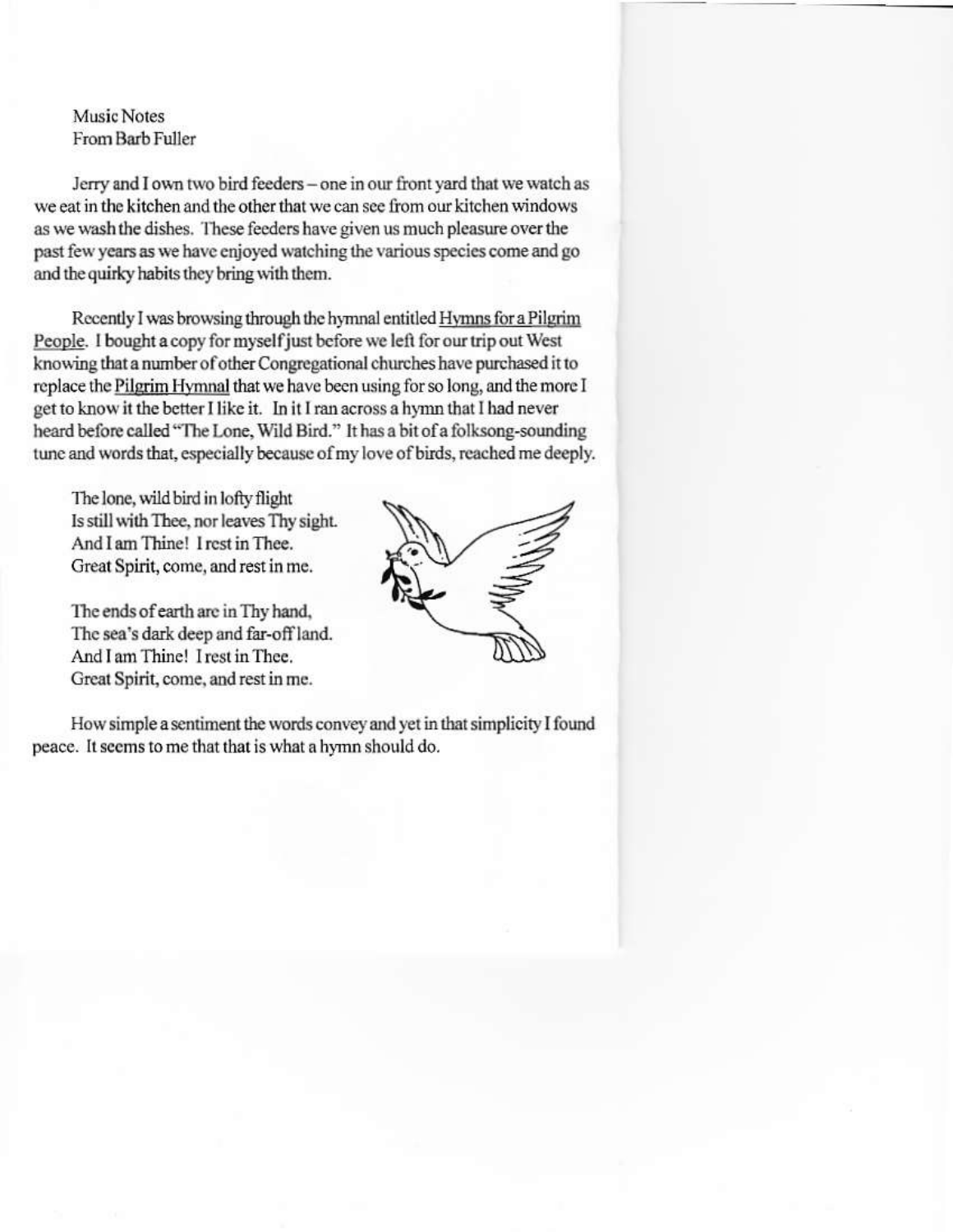#### **From the Lav Leader**

The big news this month (our new minister) is not exactly new news any more. I am still amazed, however, at how beautifully everything fell into place. Our national association, the NACCC, had told me it would probably take two years to find a new minister. I guess we changed the average! Sometime in the fall, after the choir is back and before the snow birds fly away, we will have a formal installation ceremony for Pastor Mark, so that is something to look forward to.

Thank you all for responding to my request for sticky-note comments for Pastor Rick?s big retirement card. It turned out just the way I hoped it would. I was terribly sorry Bill and I missed Pastor Rick?s last sermon ? and Pastor Mark?s first one! We had signed up for a tour about ten months ago, which is one problem with having to plan ahead.

You may or may not have had a chance to see that Sue and Bob Mott have put a vinyl cover on the ugly old wooden serving table. It?s wonderful the way people just keep doing things to make our church nicer.

Pastor Mark is also planning projects to make our building more beautiful! He has already made plans with our custodian, Dean, to help dispose of the pile of trimmings that accumulated when the vegetation on our vacant lot was tidied up. This is because Dean now has to be very careful of what he lifts.

I am really glad I go to Mayflower Church!

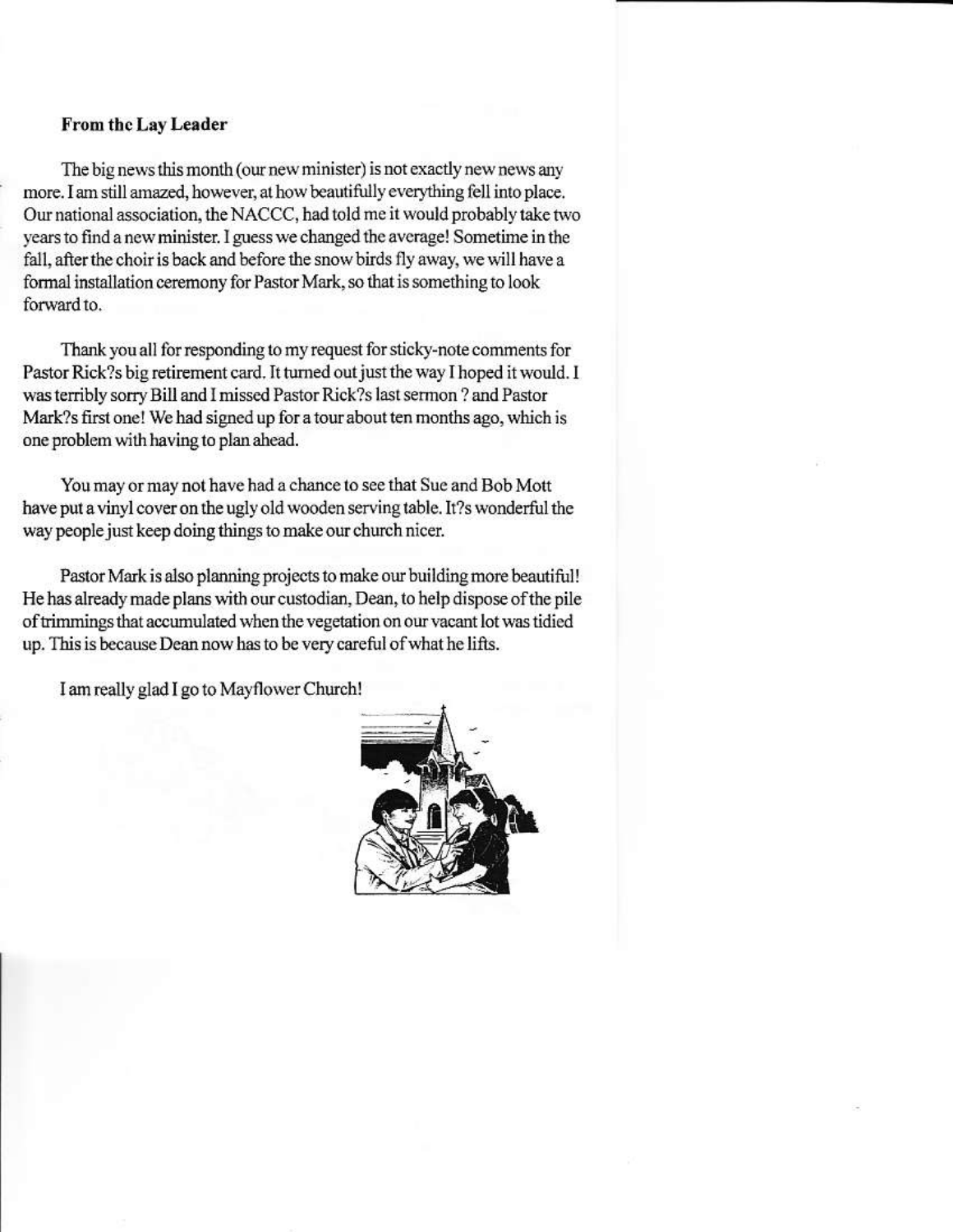#### Hi Mayflower Church,

Thank you for the past 9 1/2 years. You all were a real blessing to me. Working together through the good times, the rough times, watching God at work in our lives and our church, working for the betterment of the Kingdom of God and Mayflower Church. It was good.

I learned a lot, grew a lot as a person and spiritually, and enjoyed the friendships we made. I know God has some wonderful plans for Mayflower Church under the pastorate of Pastor Mark McCormick. Thank you for the opportunity to be your pastor for so many years. You are a blessing - to me, to God and to the Kingdom.

Former Pastor Rick Martin

#### Give A Kid a Backpack

We are once again participating in the Holt/Dimondale Give-a-Kid-a Backpack project. They hope to provide 150 filled backpacks for youth returning to school this fall. Please bring in backpacks or school supplies by August 18th if possible.

Those who wish to make financial donations to this worthy project may notify the office and we will shop foryou. If you have any questions contact Roger Kennedy at 646-8861.